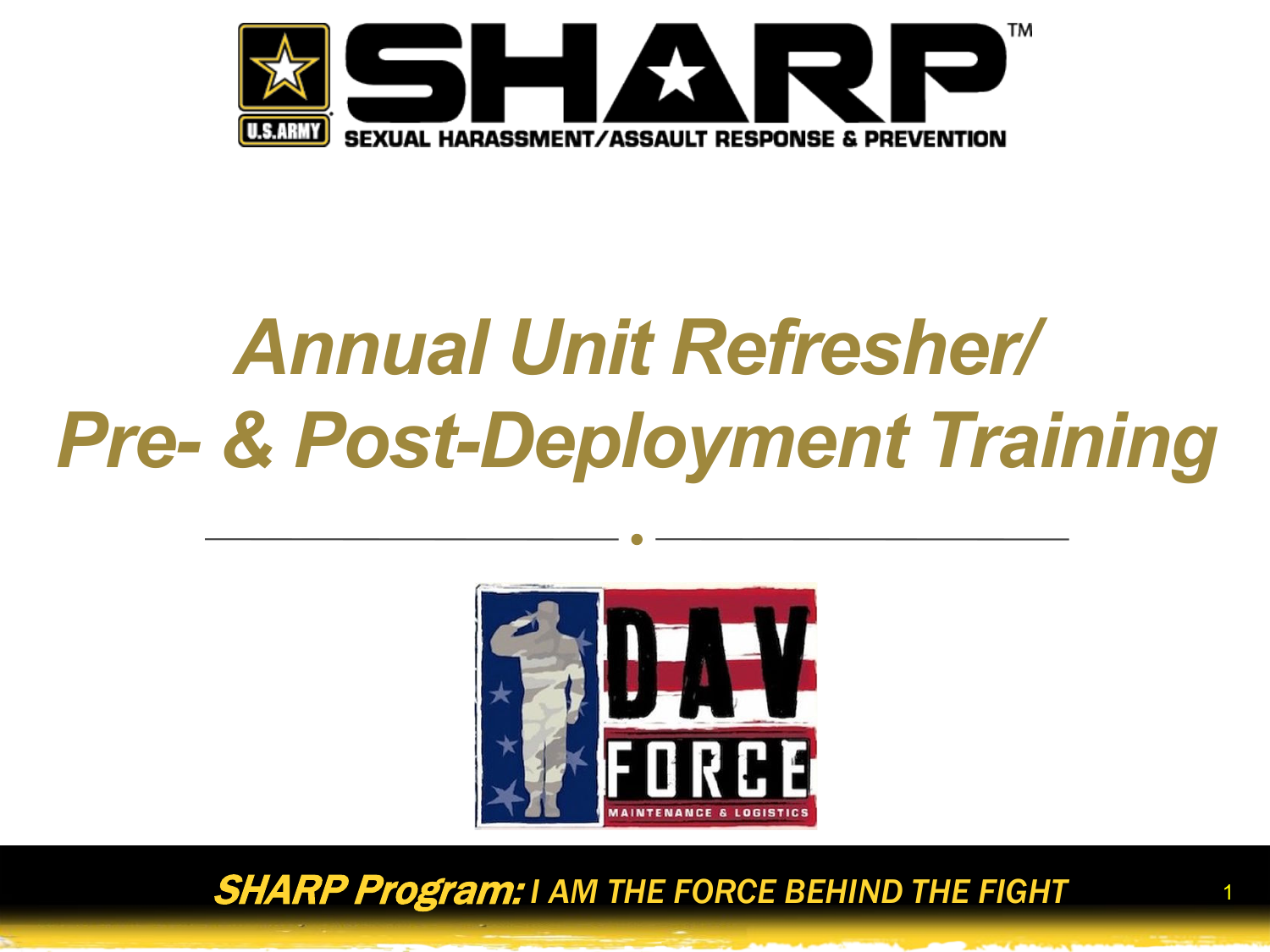

### Terminal Learning **Objective**

#### **Action**

Demonstrate behavior consistent with the Army's Sexual Harassment/Assault Response and Prevention (SHARP) Program

#### **Condition**

In a classroom environment, with facilitated group discussions, student handouts, videos, and simulated real-life scenarios involving potential and actual sexual harassment and sexual assault.

#### **Standard**

Describe the impact of sexual harassment and sexual assault on the Army, examine strategies to prevent sexual harassment and sexual assault, discuss support resources available to complainants of sexual harassment and victims of sexual assault, penalties for sexual harassment and sexual assault offenders, and DOD Sexual Assault Prevention and Response (SAPR) and Army SHARP Program. Participate in all discussions and complete practical exercises with 100 percent accuracy.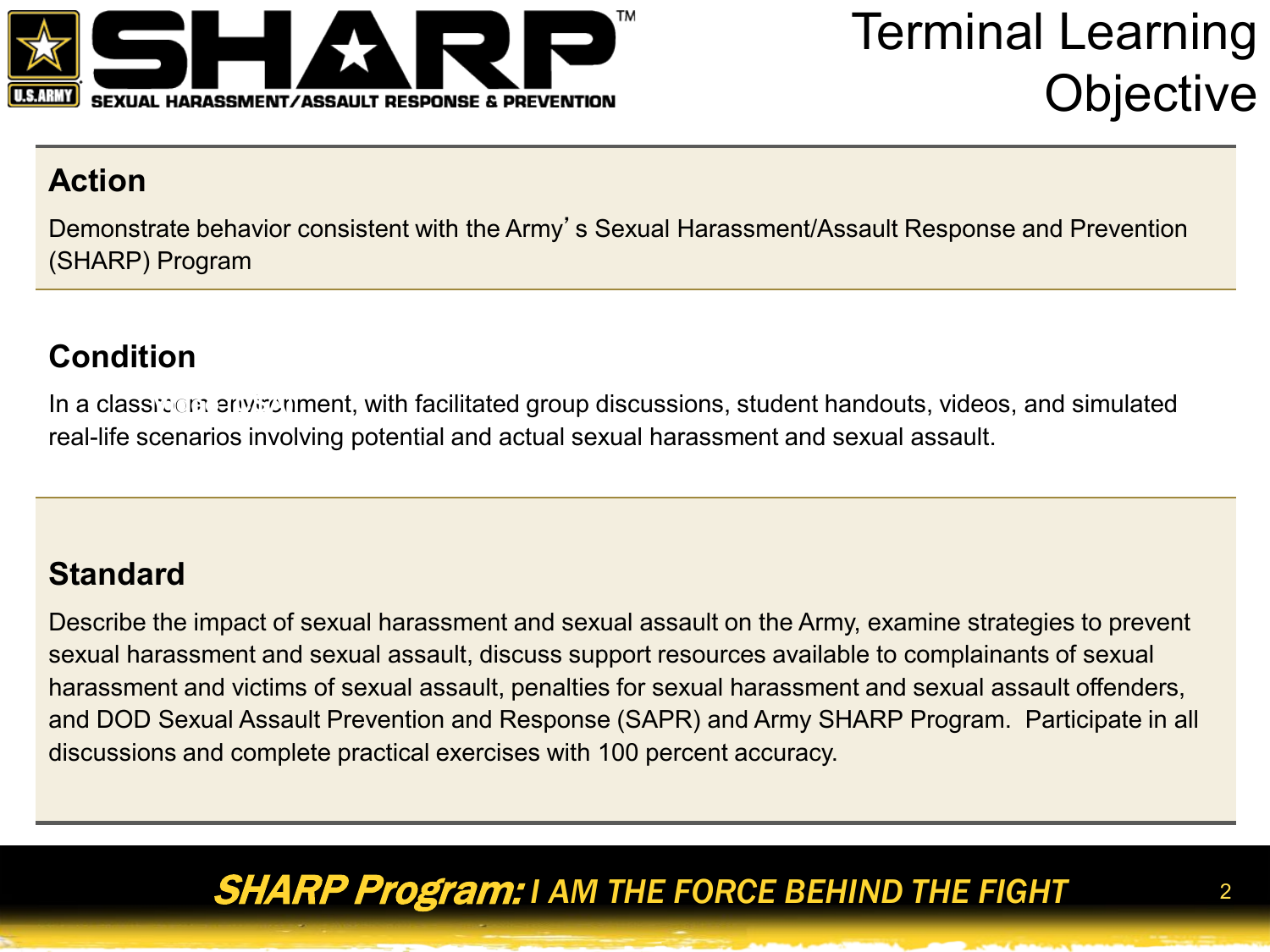

## Definition of Sexual Harassment

#### **What is Sexual Harassment?**

| Army Regulation 600-20                                                                                  |  |  |
|---------------------------------------------------------------------------------------------------------|--|--|
| Personnel-General<br><b>Army</b><br>Command<br><b>Policy</b>                                            |  |  |
| Rapid Action Revision (RAR) Issue Date: 27 April 2010                                                   |  |  |
|                                                                                                         |  |  |
| Headquarters<br>Department of the Army<br><b>Washington, DC</b><br>18 March 2008<br><b>UNCLASSIFIED</b> |  |  |

- **Sexual harassment is a form of gender discrimination**
- **Sexual harassment includes unwelcomed sexual advances, requests for sexual favors, and other verbal or physical conduct of a sexual nature when:**
	- − **Submission to or rejection of is made a term or condition of a person's job, pay, career;**
	- − **Submission to or rejection of is used as a basis for career or employment decisions;**
	- − **Conduct has the purpose or effect of unreasonably interfering with an individual's work performance or creates an intimidating, hostile, or offensive work environment**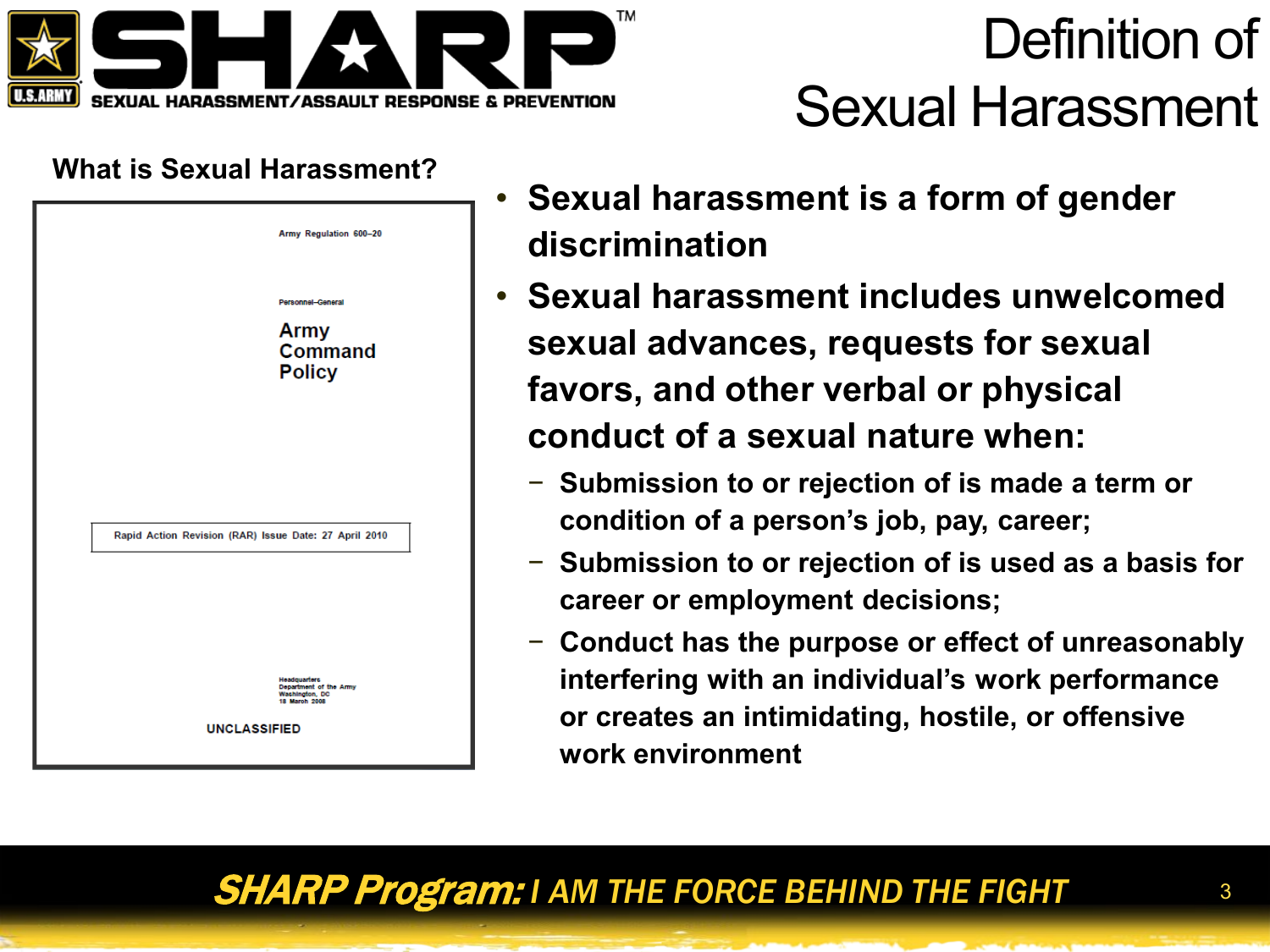

**What is Sexual Assault?**

- **Sexual assault is a crime.**
- **Sexual assault is defined as: Intentional sexual contact characterized by the use of force, threats, intimidation or abuse of authority or when the victim does not or cannot consent.**
- **The term includes a broad category of sexual offenses of the following specific UCMJ offenses: rape, sexual assault, aggravated sexual contact, abusive sexual contact, forcible sodomy (forced oral or anal sex), or attempts to commit these offenses.**

## Definition of Sexual Assault



**DODI 6495.02, 28 MAR 2013**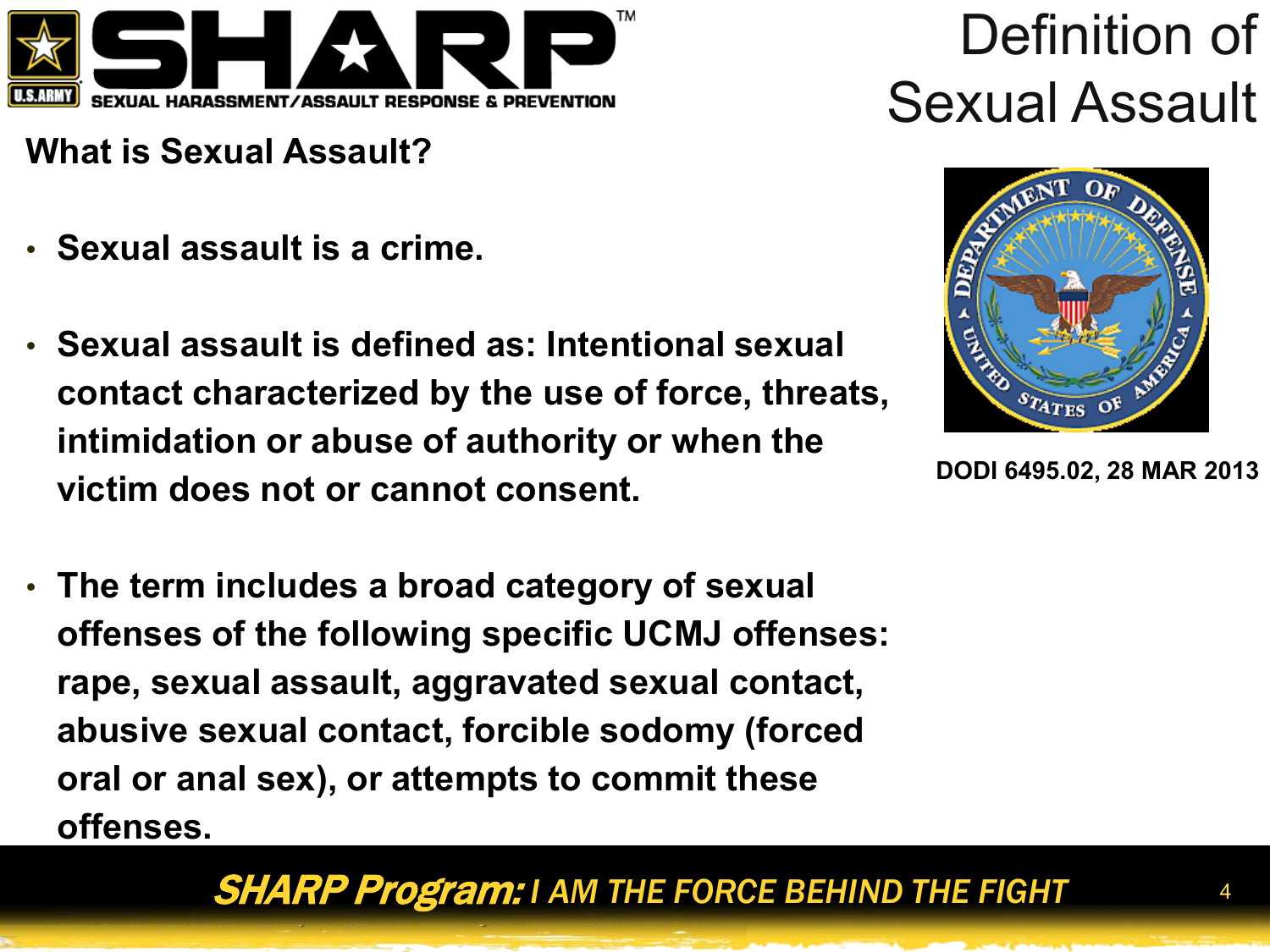

### Sexual Harassment vs. Sexual Assault

### **What is the difference between sexual harassment and sexual assault?**

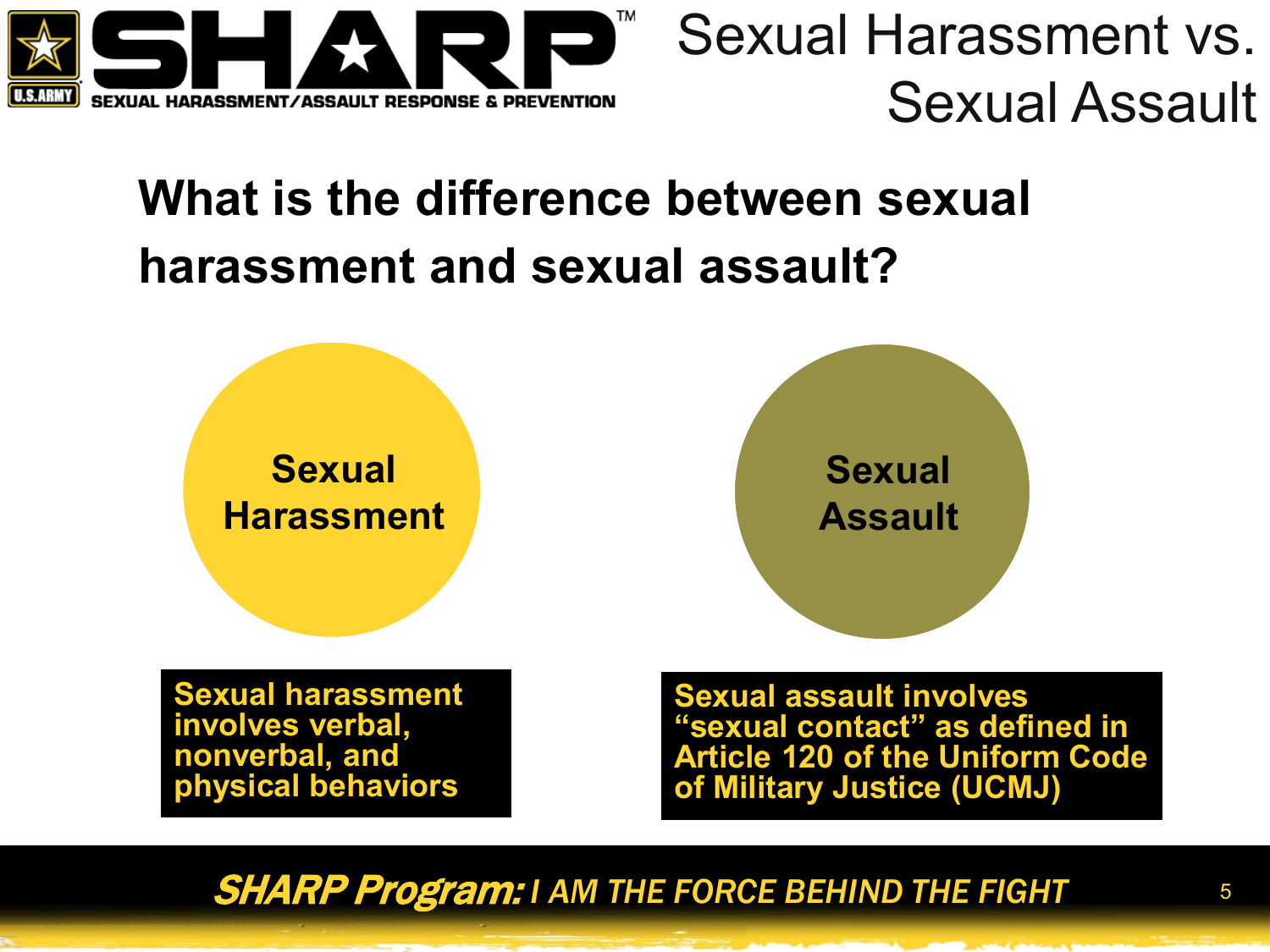

- **Sexual harassment is unacceptable and will not be tolerated**
- **Sexual harassment destroys teamwork and negatively affects combat readiness**
- **Army leadership at all levels will be committed to creating an environment conducive to maximum productivity and respect for human dignity**
- **The success of the mission can be achieved only in an environment free of sexual harassment for all personnel**
- **The prevention of sexual harassment is the responsibility of every Soldier and Department of the Army (DA) Civilian and Family members; leaders set the standard for Soldiers and DA Civilians to follow** Ref: AR 600-20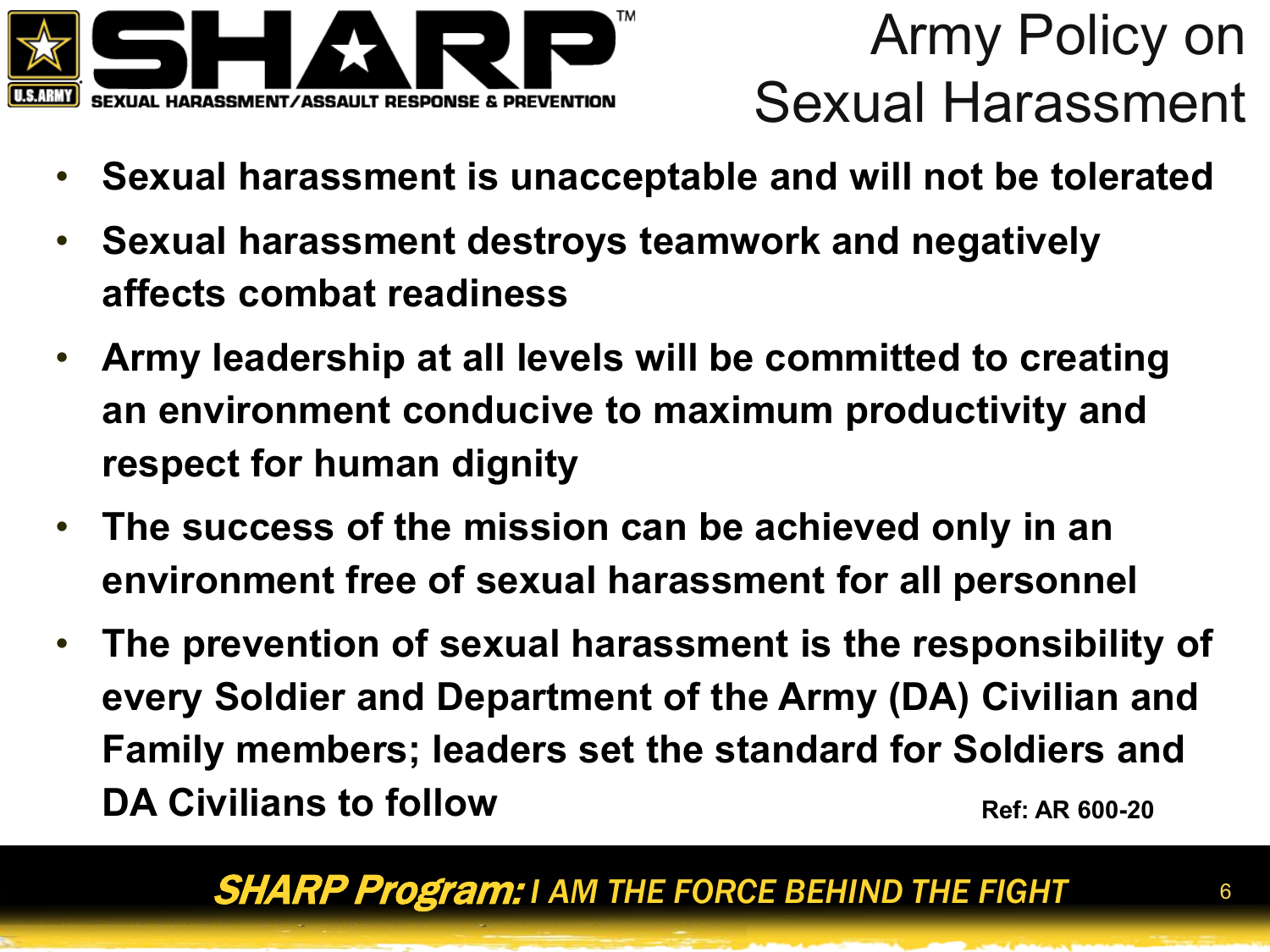

### Sexual Harassment Checklist

- **Is the behavior sexual in nature?**
- **Is the behavior unwelcomed?**
	- − **The harasser**'**s intent is NOT the determining factor**
- **Would a reasonable person find the behavior to be inappropriate?**
	- − **Apply the** "**Reasonable Person Standard**"
- **One or more of the following:**
- **Do the elements of power, control, or influence exist?**
- **Does the behavior create a hostile or offensive environment?**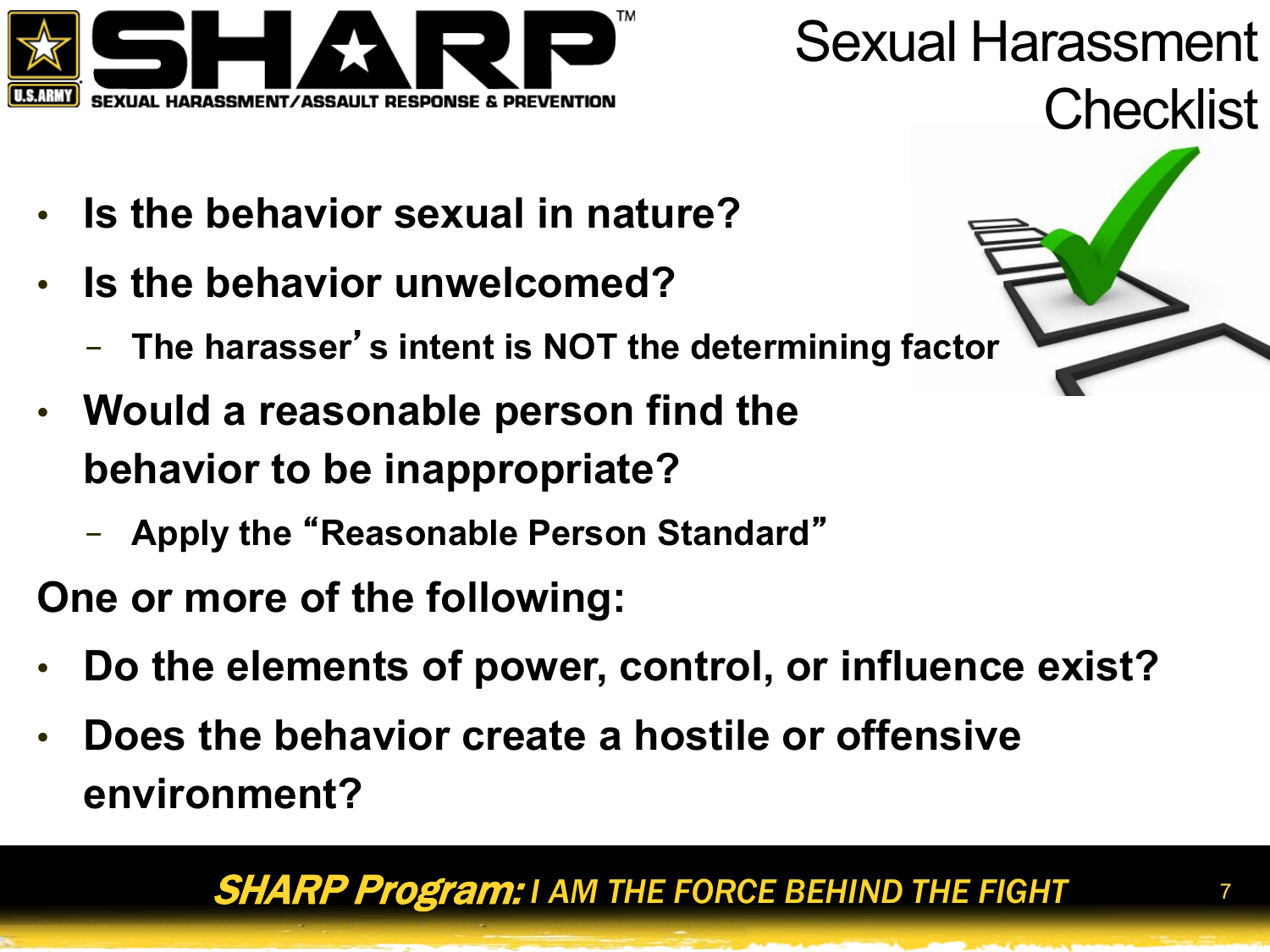

### Categories of Sexual Harassment

#### **Verbal**

- **Telling sexual jokes**
- **Using sexually explicit profanity or threats, sexually oriented cadences, or sexual comments**
- **Whistling in a sexually suggestive manner**
- **Describing certain attributes of one**'**s physical appearance in a sexual manner**
- **Using terms of endearment in referring to Soldiers, DA Civilians, or Family members**

#### **Nonverbal**

- **Staring at someone, blowing kisses, winking, or licking one**'**s lips in a suggestive manner**
- **Displaying inappropriate printed material (e.g., sexually oriented pictures or cartoons)**
- **Using sexually oriented screen savers on one**'**s computer**
- **Sending sexually oriented notes, letters, faxes, or e-mail**

#### **Physical contact**

- **Touching, patting, pinching, bumping, or grabbing**
- **Cornering or blocking a passageway**
- **Kissing**
- **Providing unsolicited back or neck rubs**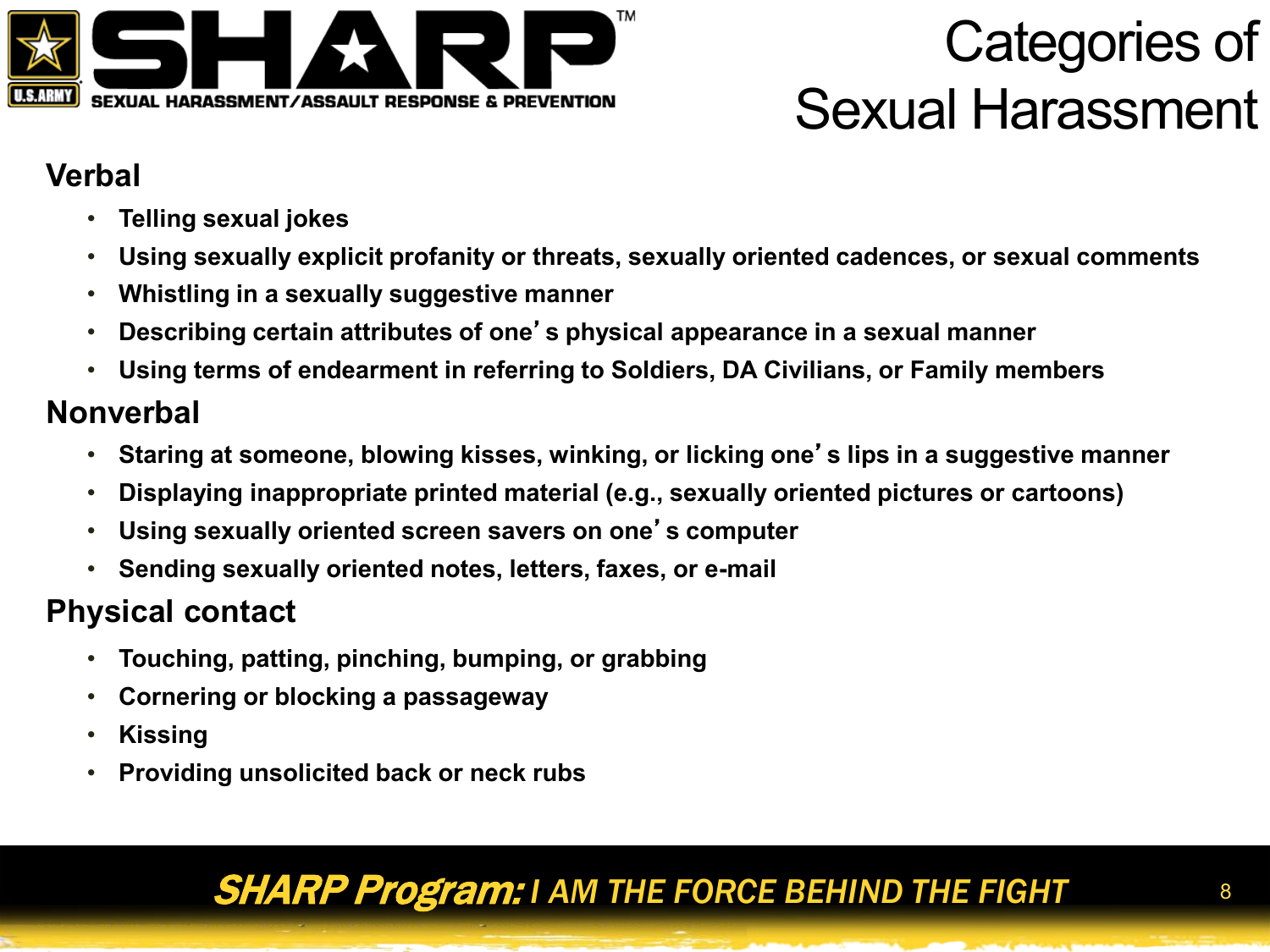

### Types of Sexual Harassment

#### **Quid Pro Quo/Sexual Coercion (**"**This for That**"**)**

- **Demanding sexual favors in exchange for a promotion, award, or favorable assignment**
- **Disciplining or relieving a subordinate who refuses sexual advances**
- **Threatening a poor job evaluation for refusing sexual advances**

#### **Hostile Environment**

- **Subjected to offensive, unwanted, and unsolicited comments or behaviors of a sexual nature. If these behaviors unreasonably interfere with an individual's performance, then the environment is classified as hostile**
	- − **Derogatory, gender-biased terms**
- − **Sexually suggestive pictures or jokes**
- − **Unwanted touching**

**Remember, a third party—not just the object of the attention—can also view behaviors as sexually harassing!**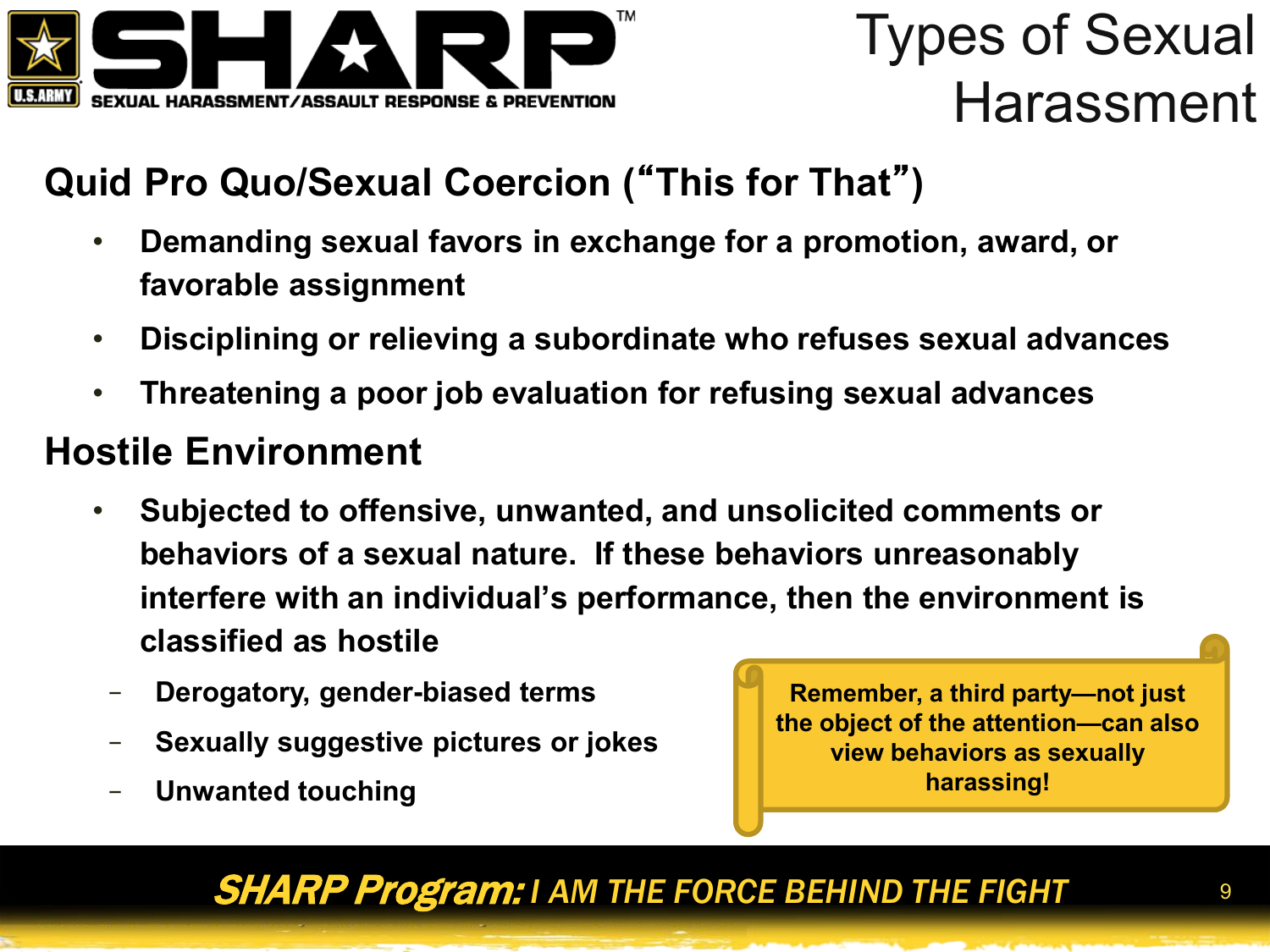

- **Policy applies on and off duty hours**
- **The workplace is all the time (including off duty) and everywhere (including barracks, etc.)**
- **Victims do not have the right to sue the offender**
- **Victims are encouraged to confront offenders; however, supervisors/ managers are responsible for confronting offenders once they know of the harassment.**
- **Formal complaints are managed by the commander.**
- **Soldiers have 60 calendar days from the date of the alleged incident in which to file a formal complaint.**
- **Family members are eligible to file complaints**

### Sexual Harassment Policy Distinctions

#### **Military DA Civilians**

- **Policy only applies while on duty.**
- **The workplace is more narrowly defined to the actual office/workplace and areas associated with working.**
- **Victims have the right to sue through the administrative process provided in 29 Code of Federal Regulations (CFR) Part 1614.**
- **Victims are encouraged to confront the offender also; however, supervisors/ managers are responsible for confronting offenders once they know of the harassment.**
- **Formal complaints are managed by Equal Employment Opportunity (EEO) personnel.**
- **DA Civilians must contact the EEO Office within 45 days of the harassment.**

**REF: AR 690-600**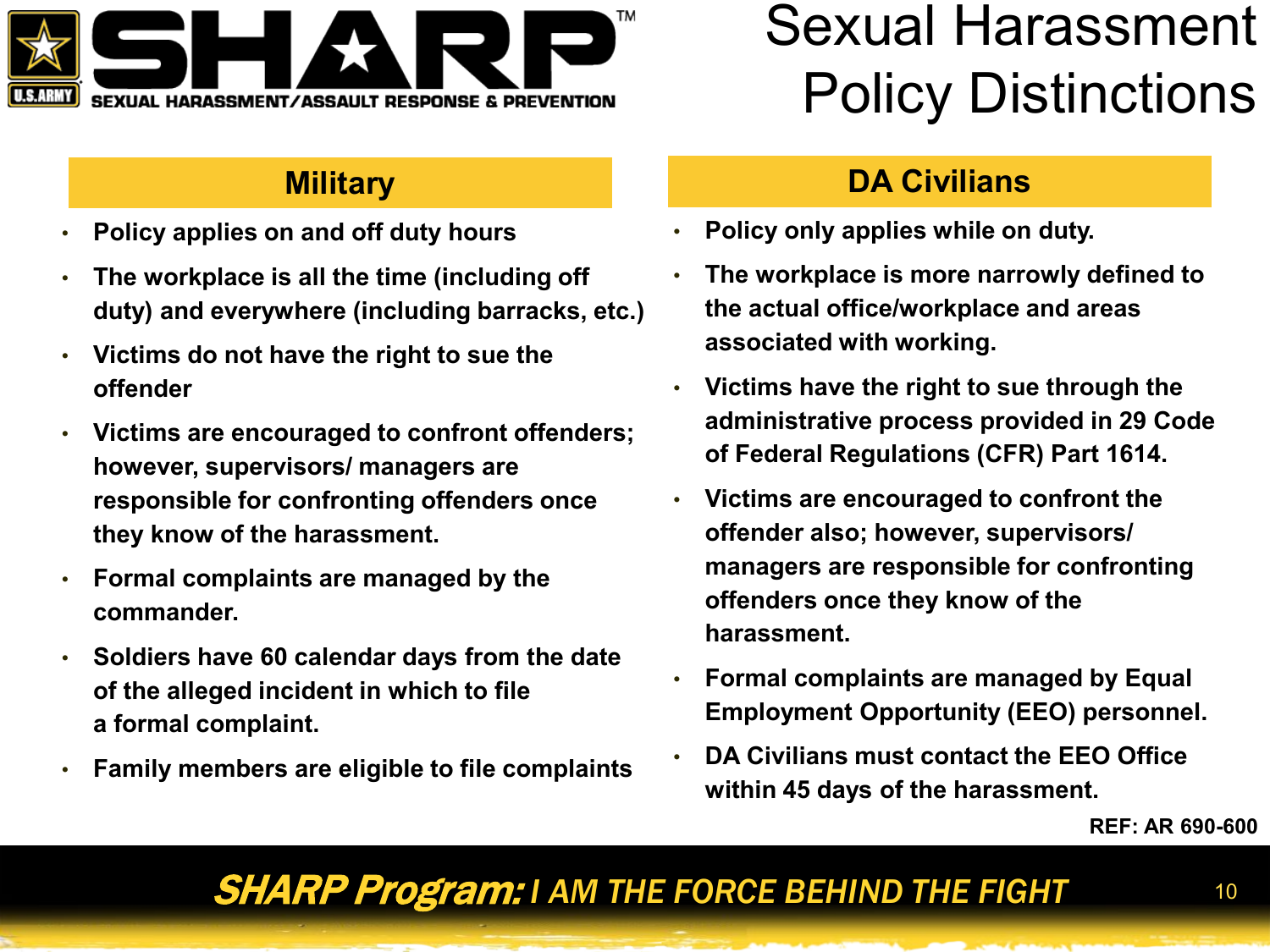

### Responses to Sexual Harassment

- **Direct approach**
- − **Confront the harasser and inform the person that the behavior is not appreciated or welcomed and that it must stop**
- − **Focus on behavior and its impact—offer behavior-centered feedback**
- **Indirect approach**
- − **Address the harasser without a face-to-face conversation (e.g., send a letter)**
- **Third-party assistance**
- − **Ask someone else to talk to the harasser, to accompany the complainant, or to intervene on behalf of the complainant to resolve the conflict**
- **Chain of command**
- **Report the behavior to your immediate supervisor or others in the chain of command and ask for assistance in resolving the situation**
- **File a formal complaint**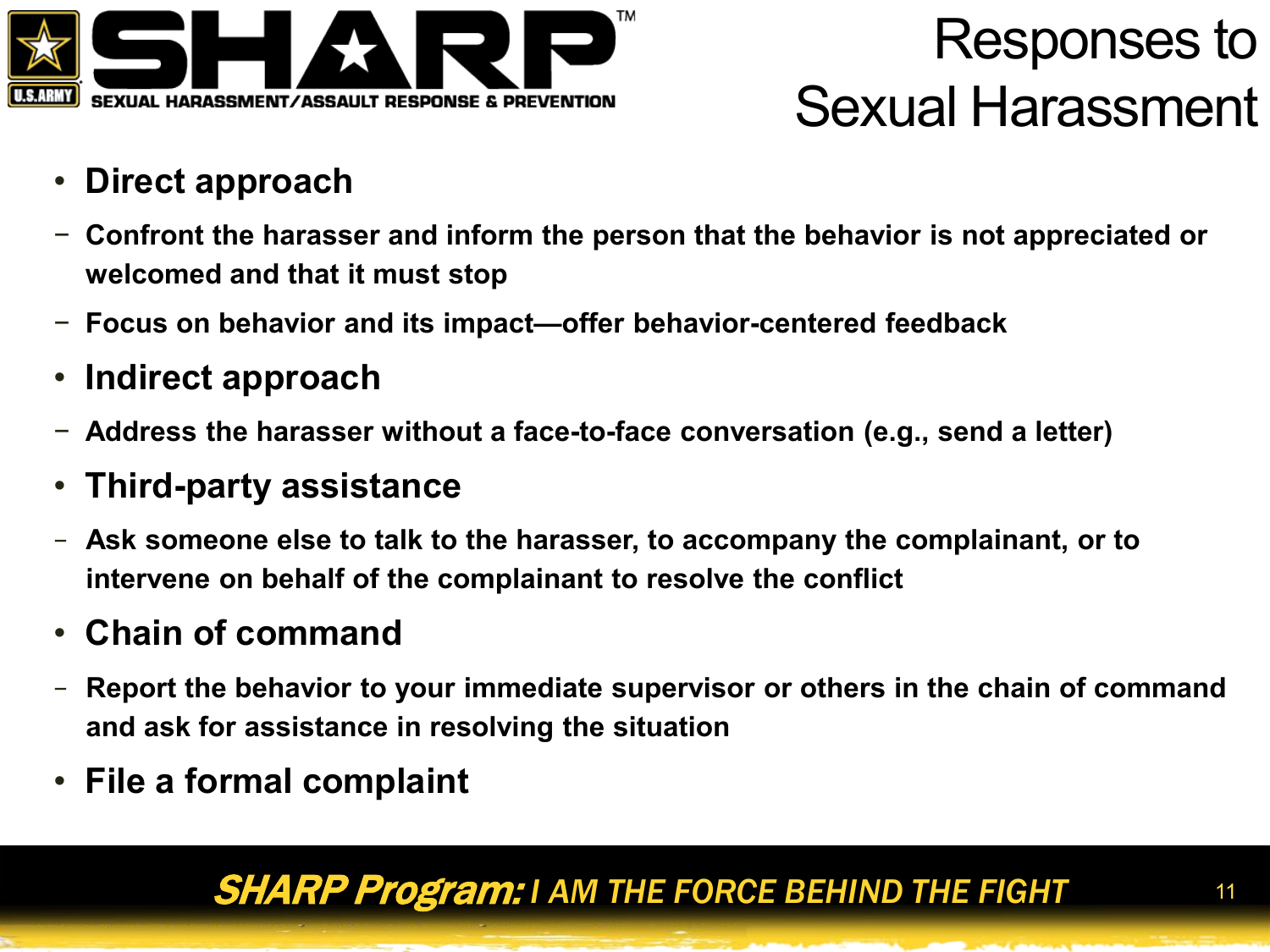

Army Policy on Sexual Assault

- **Sexual assault is a criminal offense.**
- **It degrades mission readiness.**
- **Soldiers who are aware of a sexual assault incident should report it immediately (within 24 hours).**
- **Sexual assault is incompatible with Army Values and is punishable under the UCMJ and other federal and local civilian laws.**
- **All victims of sexual assault will be treated with dignity, fairness, and respect.**

SHARP Program: *I AM THE FORCE BEHIND THE FIGHT* <sup>12</sup> Applies 24/7 On and Off Post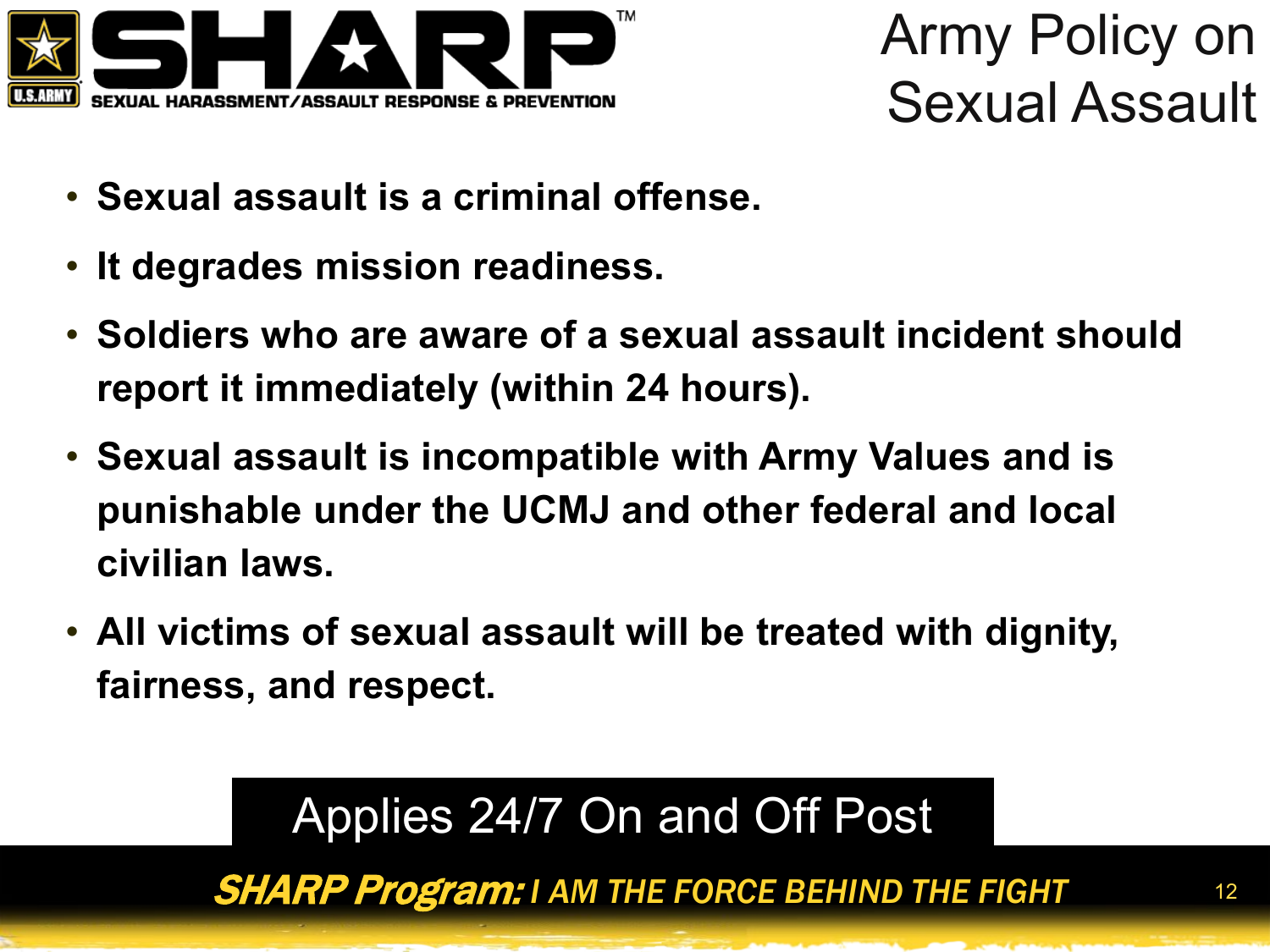

### Filing Restricted vs. Unrestricted Reporting Con't

| <b>Restricted Report</b>                                                                 | <b>Unrestricted Report</b>                                                                                                                                                                                                         |
|------------------------------------------------------------------------------------------|------------------------------------------------------------------------------------------------------------------------------------------------------------------------------------------------------------------------------------|
| Who can file a report:                                                                   | Who can file a report:                                                                                                                                                                                                             |
| <b>SARC/SHARP Specialist</b><br><b>VA/SHARP Specialist</b><br><b>Healthcare Provider</b> | <b>SARC/SHARP Specialist</b><br>$\bullet$<br><b>VA/SHARP Specialist</b><br>$\bullet$<br><b>Healthcare Provider</b><br>$\bullet$<br><b>CID</b><br>$\bullet$<br>Commander<br>$\bullet$<br><b>JAG</b><br>$\bullet$<br>IG<br>$\bullet$ |
| <b>Limitations</b><br>Chaplains – can not file a report, but<br>remains confidential     | Limitations<br>More people will know about the sexual<br>$\bullet$<br>assault<br>Investigation may be intrusive and<br>$\bullet$<br>difficult<br>Cannot change to Restricted Report<br>$\bullet$                                   |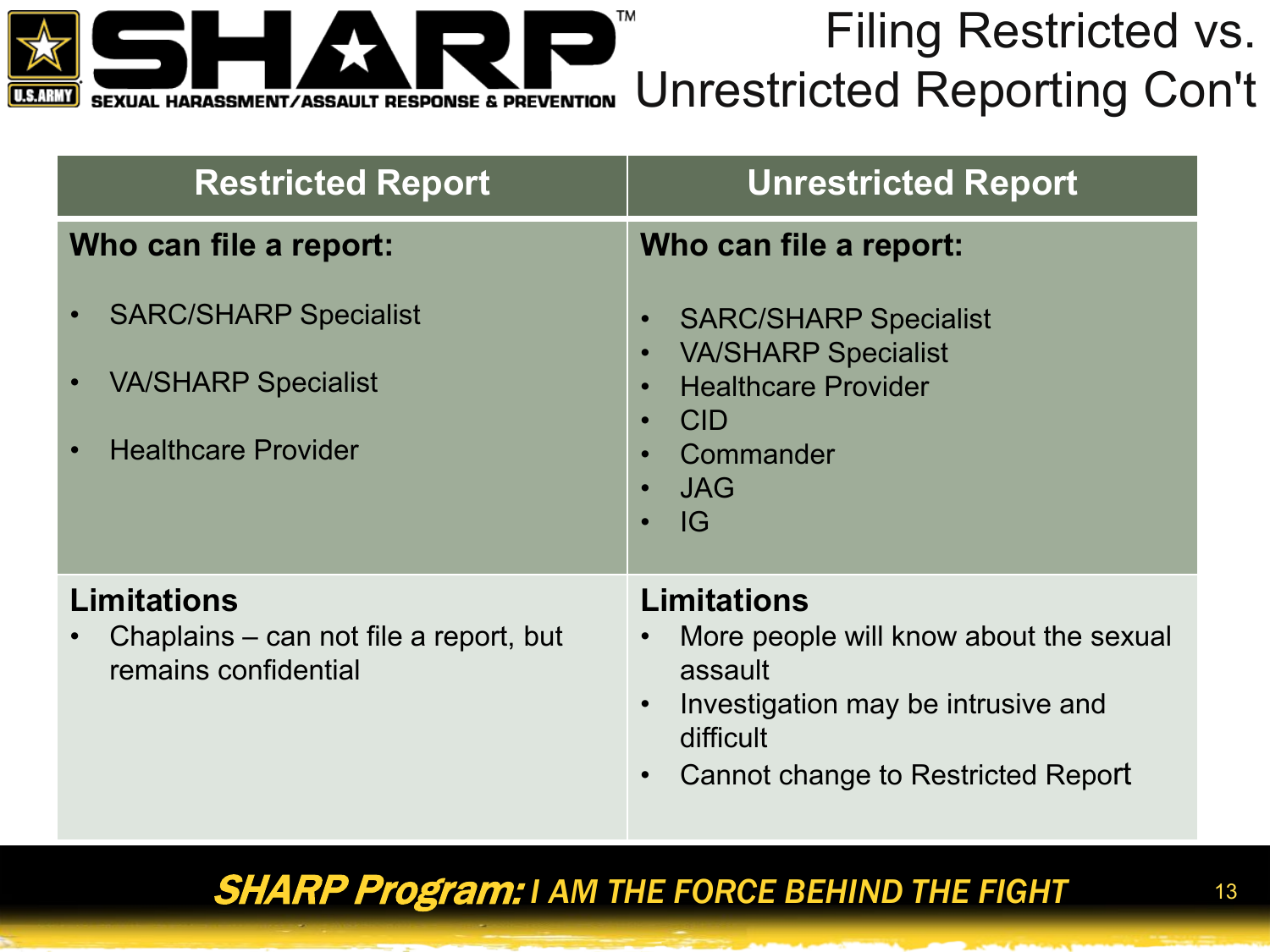

### Definition of Consent

**What is Consent?**

- **Consent will not be deemed or construed to mean the failure by the victim to offer physical resistance. Consent is not given when a person uses force, threat of force, or coercion or when the victim is asleep, incapacitated, or unconscious.**
- **A person cannot consent to sexual activity if he or she is substantially incapable due to:**
	- **Mental impairment or unconsciousness resulting from consumption of alcohol, drugs, or a similar substance**
	- **Mental disease or defect which renders the person unable to understand the nature of the sexual conduct at issue**
	- **Physically declining participation in the sexual conduct at issue**
	- **Physically communicating unwillingness to engage in the sexual conduct at issue**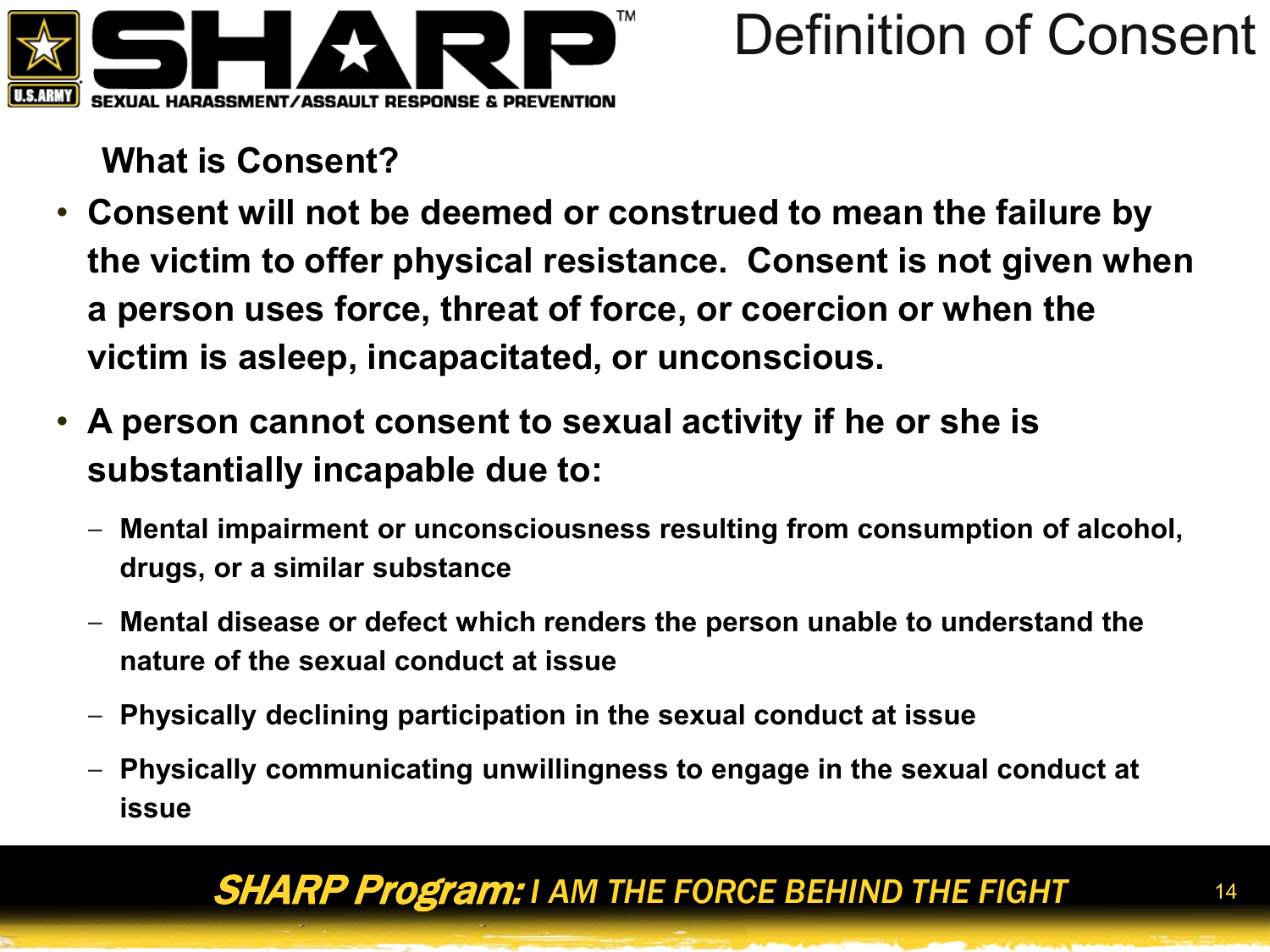

### Types of Offenders

- **Nonstranger**
	- − **Most common type of sexual assault; includes acquaintance rape, drug-facilitated rape, and marital rape**
- **Stranger**
	- − **Stranger rape is less likely to occur than nonstranger rape**
- **Gang and multiple rapes**
	- − **Victim usually knows or has been acquainted with at least one member of the group**
- **Drug-facilitated sexual assault**
	- − **Believed to be increasing**

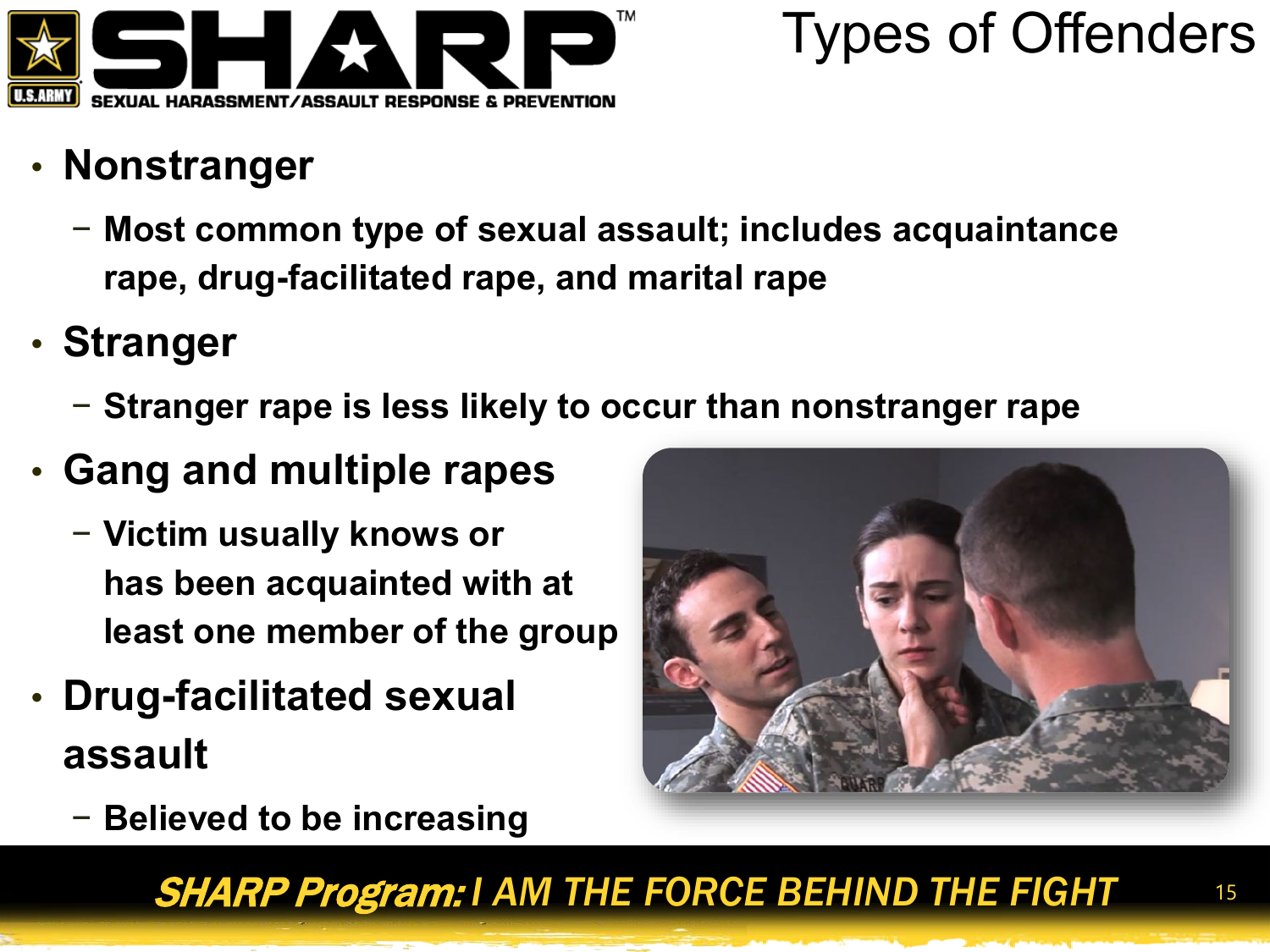

### Bystander Intervention Process

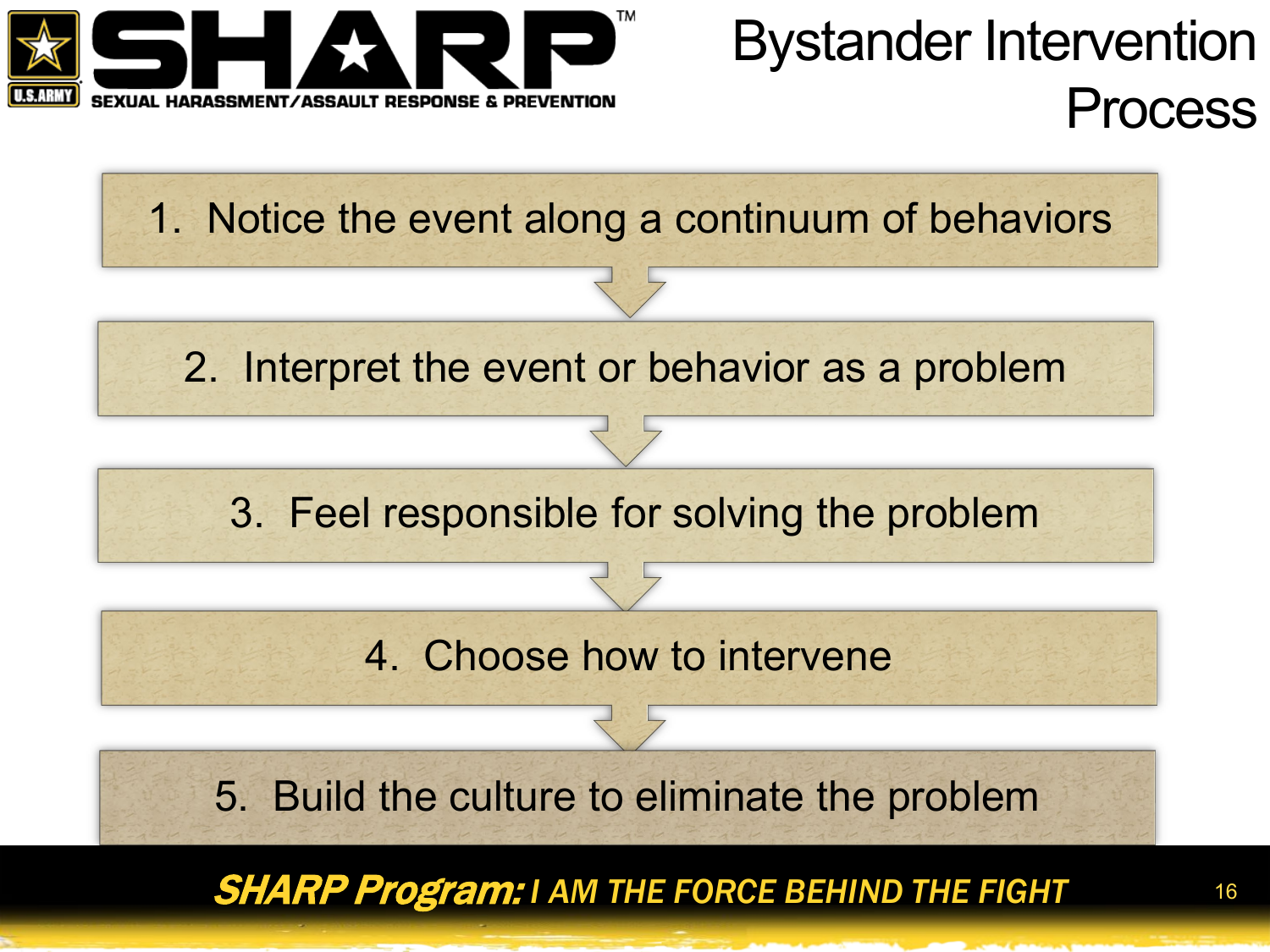

### Civilian & UCMJ Sex Offense Penalties

#### **U.S. Code 18, Chapter 109 (Civilian) Penalties**

| <b>Offense</b>                         | <b>Section</b> | <b>Maximum Penalties</b> |
|----------------------------------------|----------------|--------------------------|
| <b>Aggravated Sexual Abuse</b>         | 2241           | 20 years in prison       |
| <b>Sexual Abuse</b>                    | 2242           | 20 years in prison       |
| <b>Sexual Abuse of a Minor or Ward</b> | 2243           | 15 years in prison       |
| <b>Abusive Sexual Contact</b>          | 2244           | 10 years in prison       |
| <b>Sexual Abuse Resulting in Death</b> | 2245           | Death, life in prison    |

| <b>UCMJ Penalties</b>                      |                |                                                                                                      |  |  |
|--------------------------------------------|----------------|------------------------------------------------------------------------------------------------------|--|--|
| <b>Offense</b>                             | <b>Article</b> | <b>Maximum Penalties</b>                                                                             |  |  |
| Rape                                       | 120            | <b>Death</b>                                                                                         |  |  |
| <b>Sexual Assault</b>                      | 120            | Dishonorable Discharge, forfeiture of all pay and allowances,<br>30 years confinement                |  |  |
| <b>Aggravated Sexual</b><br><b>Assault</b> | 120            | 20 years + Dishonorable Discharge and forfeiture of all pay<br>and allowances                        |  |  |
| <b>Abusive Sexual Assault</b>              | 120            | Forfeiture of all pay and allowances, 7 years + Dishonorable<br><b>Discharge</b>                     |  |  |
| Sodomy                                     | 125            | Dishonorable Discharge, forfeiture of all pay and allowances,<br>confinement for life without parole |  |  |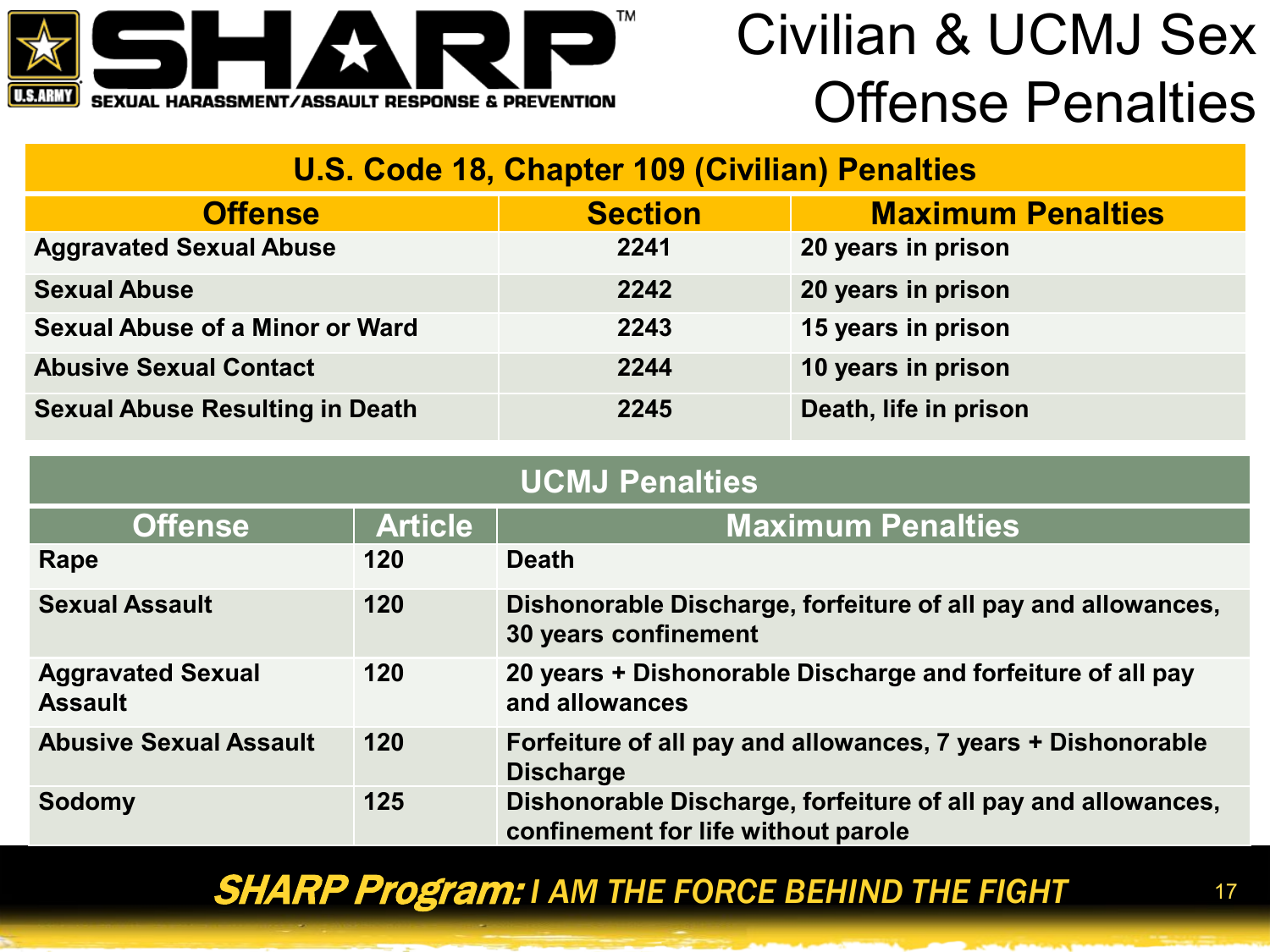

### *Campaign Lines of Effort & SHARP Initiatives*

#### **Prevention** *Prevention* **Special emphasis Pre-commissioning Training, Future Soldiers Training, and IMT I. A. M. Strong SHARP Training integrated into all aspects of Soldier/Civilian 'Life-cycle' training Publish Commander's SHARP Guidebook to implement and maintain program Revitalizing the Sponsorship Program through Command emphasis Reviewing linkage of SHARP and increasing opportunities to women due to repeal of DGCAR Special Victims Capability: Investigation/Prosecution training for CID agents and prosecutors 23 Special Victim Prosecutors Army-wide 22 Special Victim Investigators (Additional 7 X Investigators in FY14) Team Approach: Coordination with CID &JAG on every SA case Dedicated Paralegal Support (Directed Military Over strength) 2013 Victim Witness Liaison at every General Court-Martial Jurisdiction Trial Counsel Assistance Program (TCAP) reach back assistance and direct support Investigation** *Investigation* **Accountability** *Accountability* **Recurring CSA-led SHARP Army Advisory Panel that includes victims Building a Professional Team: SARC/VA Schoolhouse pilot course JAN '14; FOC in 4th Qtr, FY14 Increased role & presence of SARCs & VAs across our formations Special Victim Counsel Program: reporting triggers multidisciplinary team approach to victim advocacy; program covers entire 'life-cycle' of case Advocacy** *Advocacy* **Assessment** *Assessment* **Revised Command Climate Survey Policy to address SHARP & increase commander awareness Initiated BDE & BN Commander 360 Assessment Program Implemented Policy to require mandatory OER comments addressing unit's SHARP climate Recurring CSA-led SHARP Summits with senior Army leadership Developing rigorous screening and behavior health assessments for positions of trust Expanded Commander's legal courses Sex Offenders OCONUS Reassignment & Retainability Policy Executed 'Red Team' Program in FY 2012-2013 to assess program effectiveness Commander Risk Reduction Dashboard and Strategic Management System "SMS" reporting ARI-led Field Focus Group Assessments, 1st & 2nd Qtr, FY14: Define perceptions of Army culture Metrics used to measure compliance with current regulatory standards Response Systems Panel support GAO Audits on Sexual Assault in IMT & Male-on-Male Sexual Assault Prevention** *Objective Initiatives* **Mutual respect/trust, professional values, reinforced to create environment where sexual assault is not tolerated. Investigative resources yield timely and accurate results. Perpetrators & CofCs are held appropriately accountable. Quality services, support to instill confidence, inspire victims to report, restore resilience. Meaningful, and accurate systems of measurement and evaluation.**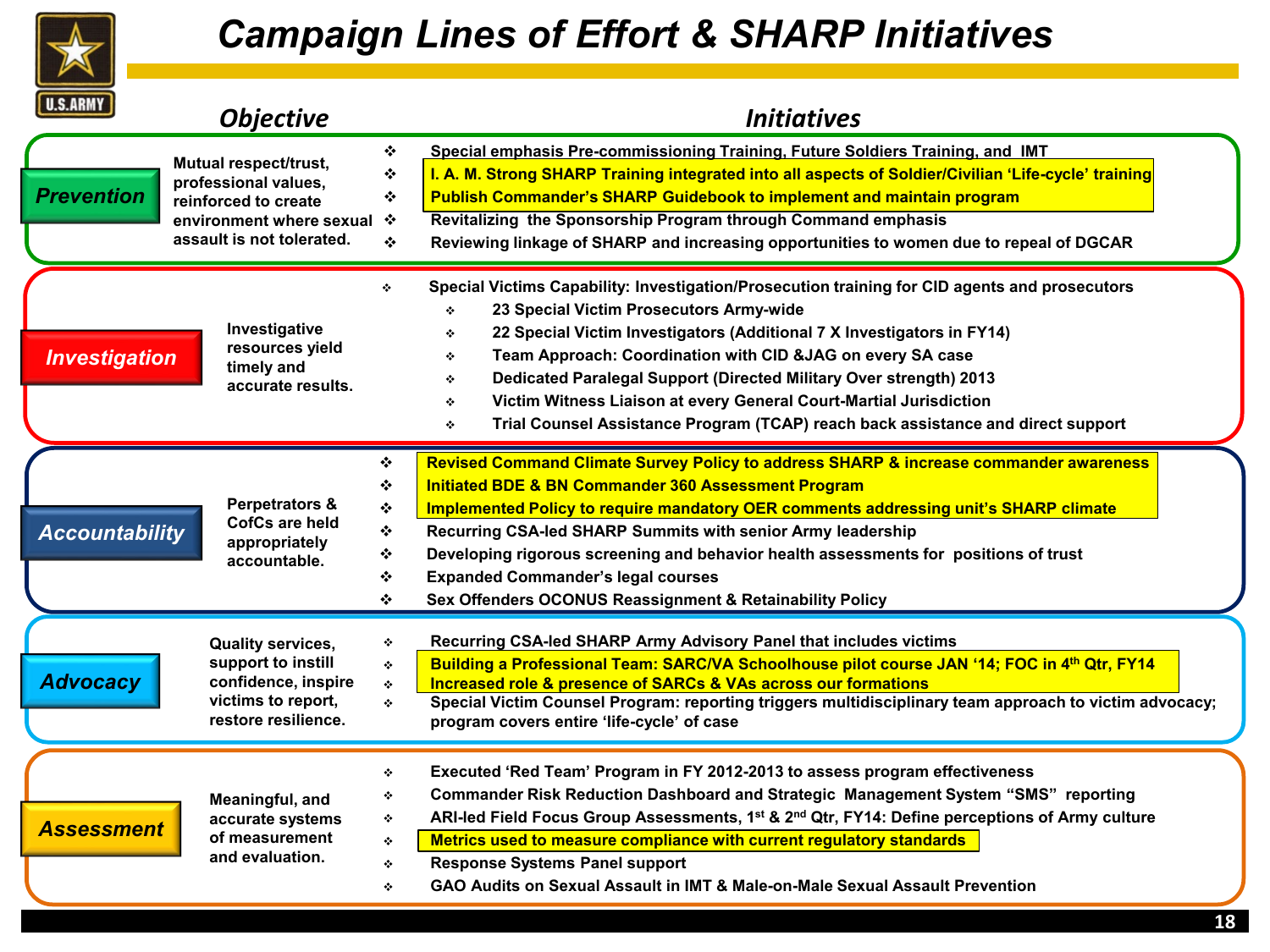

### LOE Check

#### LOEs: Prevention, Investigation, Assessment, Advocacy, Accountability



- **Ensure the chain of command understands that its responsibility is to create a positive command climate and environment of trust, dignity, and respect in which every Soldier, Civilian, and Family member can thrive and achieve their full potential by eliminating sexual harassment and sexual assault and stopping offenders from committing crimes.**
- **Ensure that every report is examined thoroughly, fairly, and competently to make a positive impact upon the culture, command climate and ensure that victims feel free to report without fear of reprisal.**
- **Ensure that the chain of command is fully engaged, holding every individual, unit, organization, and commander appropriately responsible for behaviors, actions, and inactions, and that it takes appropriate actions based upon investigations.**
- **Provide compassionate, best-in-class care, support, and protection for victims, and protect the rights and privacy of survivors.**
- **Analyze, evaluate, and improve the Army's strategy, methods, and techniques for eliminating sexual harassment and sexual assault in its ranks using Army research and evaluations, as well as input from national experts in the field of prevention, response, and advocacy.**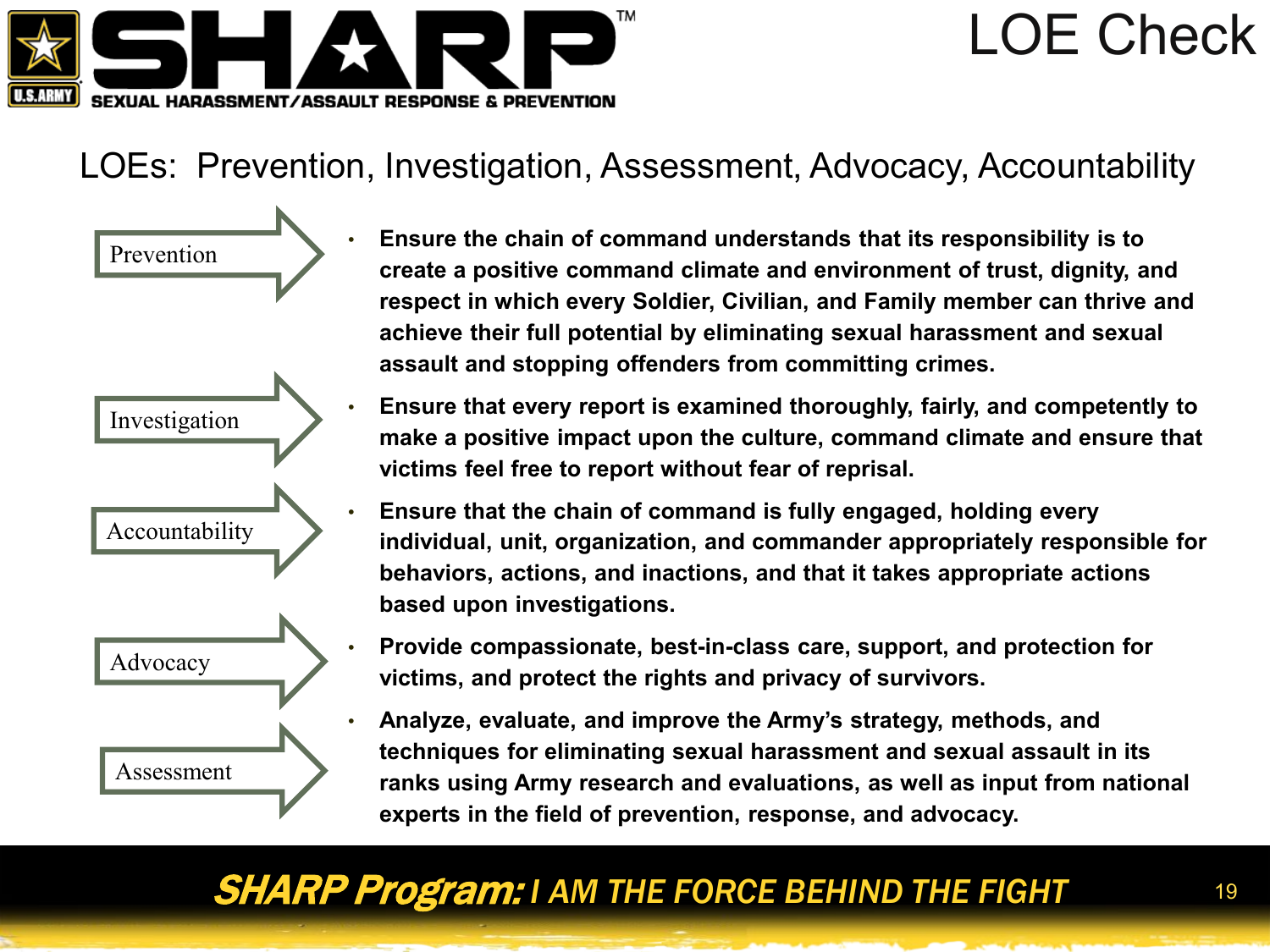

### **Summary**



*In this lesson, we described the impact of sexual harassment and sexual assault on the Army, discussed support resources available to complainants of sexual harassment and victims of sexual assault, penalties for sexual harassment and sexual assault offenders, and DOD Sexual Assault Prevention and Response (SAPR) and Army SHARP Program*.